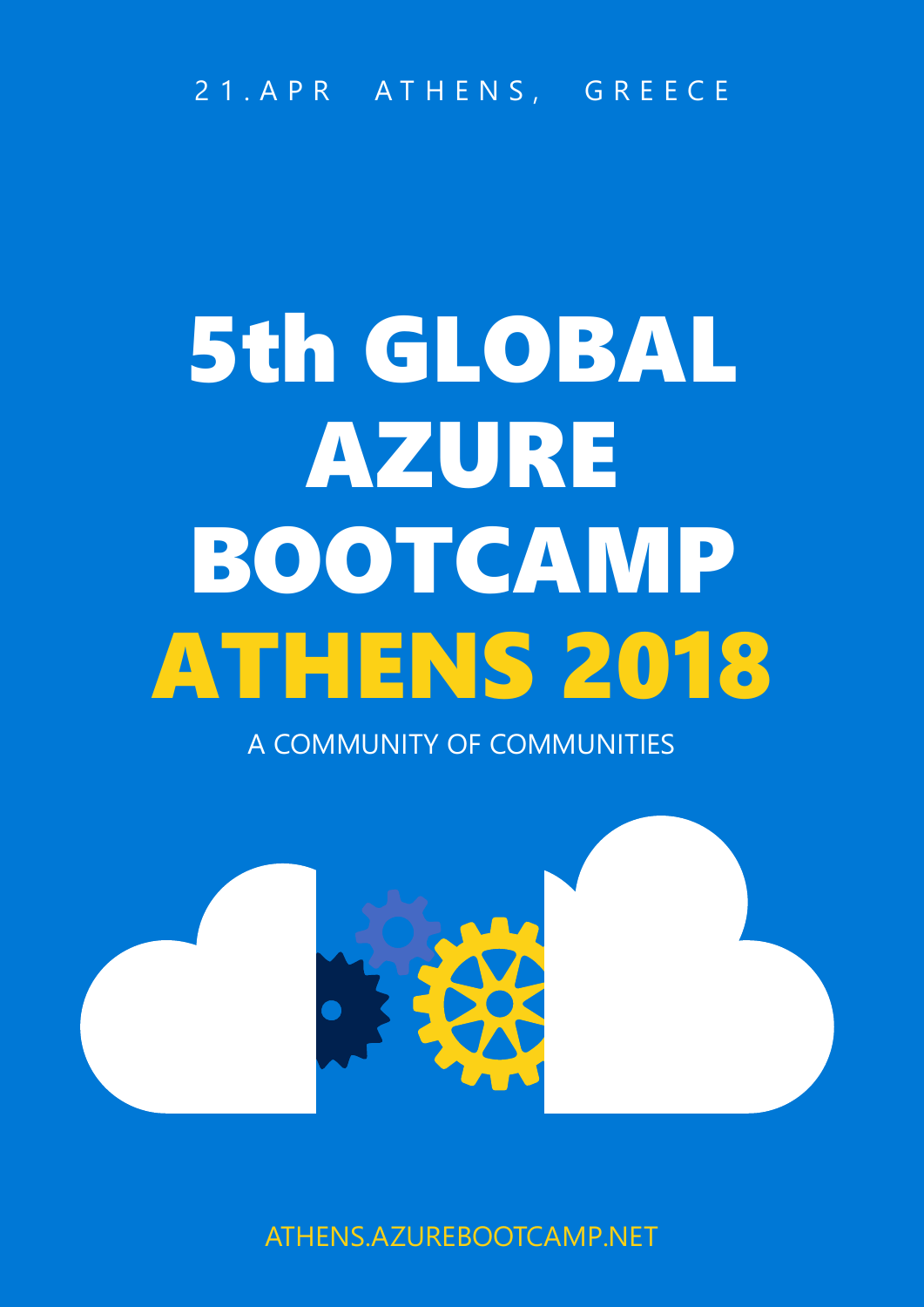**On April 21, 2018, the top tehnical communities of Athens will come together once again in the 5th great Global Azure Bootcamp event!**

## **WHY BECOME A SPONSOR?**

**To be part of this Global technical celebration that takes place for the 5th consequitive year -also- in Athens and:**

**Attracts over 200 attendees who 'speak' the future of Technology**

**Offers 14 sessions in 2 parallel tracks & 1 Workshop delivered by 13 awesome speakers!**

**Is supported by the top Greek Technical Communities (Azureheads, Autoexec, dotNetZone, SQLSchool)**









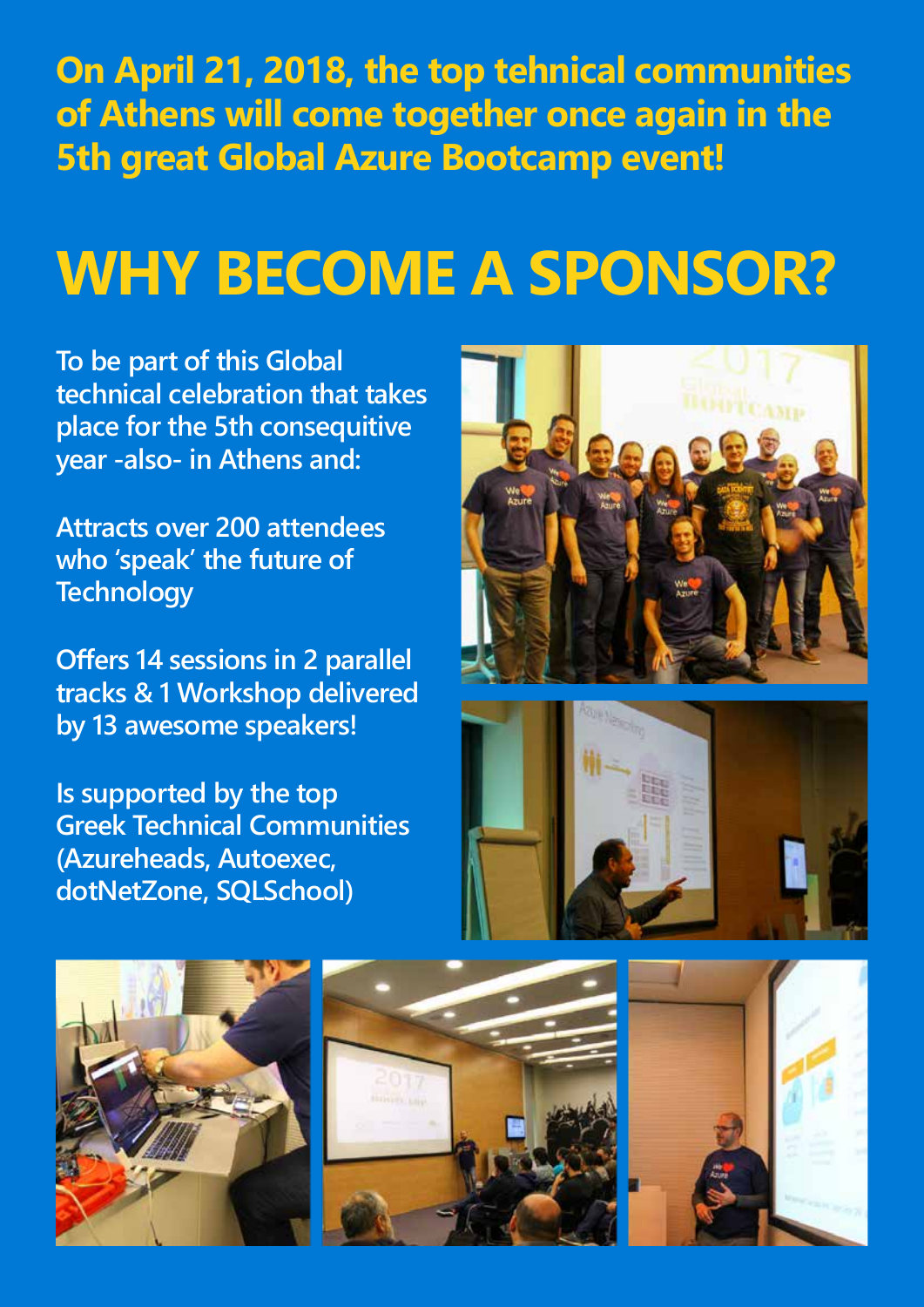## **SPONSOR BENEFITS**



|                                                                                                  | <b>Platinum Gold</b><br>€5.000 | €3.000 | <b>Silver</b><br>€2.000 | <b>Bronze</b><br>€1.000 |
|--------------------------------------------------------------------------------------------------|--------------------------------|--------|-------------------------|-------------------------|
| 20' Presentation: Complete<br><b>Company Profile and best</b><br>practices                       |                                |        |                         |                         |
| <b>One Session (with Technical</b><br>content) to present your<br>projects                       |                                |        |                         |                         |
| Company Booth (costs to be<br>covered by sponsor, sizeTBD)                                       |                                |        |                         |                         |
| Company video presentation<br>on TV wall (at registration area<br>& the company's booth)         |                                |        |                         |                         |
| Logo on all banners at the<br>registration area and the<br>panels                                |                                |        |                         |                         |
| Company's marketing leaflet<br>to be included in the press kits<br>distributed and sent to media |                                |        |                         |                         |
| <b>Corporate Banner in the</b><br>venue's strategically chosen<br>areas                          | 2                              |        |                         |                         |
| Banner on the event's web site<br>(athens.azurebootcamp.net)<br>for a year                       |                                |        |                         |                         |
| Mentions on the event's web<br>site (athens.azurebootcamp.<br>net) for a year                    |                                |        |                         |                         |
| Logo placement on the event's<br>social networking page                                          |                                |        |                         |                         |
| Logo placement in the event's<br>e-mail invitation                                               |                                |        |                         |                         |